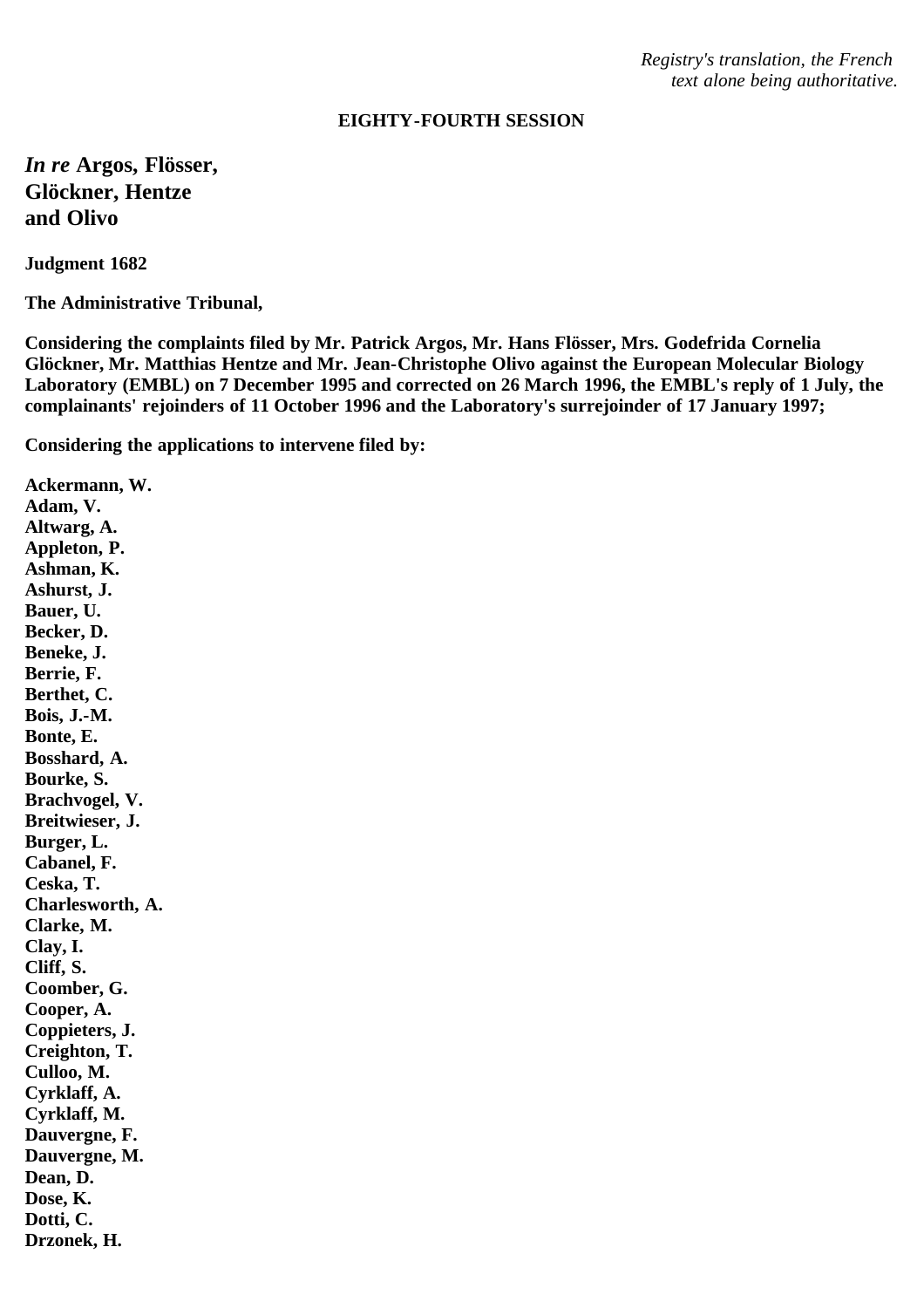**Erfle, H. Eritja, R. Everitt, P. Felisaz, F. Fleckenstein, K. Foellmer, E. Fry, H. Fuller, S. Gabriel, A. Garcia Pastor, M. P. Gawlitta, M. Gemünd, C. Gibson, T. Giner, A. Goosens, V. Gounari, F. Gowan, B. Hage, M. Haider, M. Harper, R. Härtlein, M. Heinmöller, E. Hodson, M. Holmes, M. Houthaeve, T. Hübner, K. Ittensohn, M. Ivonen, K. Jacob, R. James, D. Jaschke, M. Joggerst, B. Kaiser, M. Kandels-Lewis, S. Kapp, U. Khazaie, J. Kjaer, C. Kläring, R. Kollenz, H. Kuhlmey, A. Lafosse, F. Leillard, S. Lemaistre, M. Leonard, K. Liedtke, I. Lüll, J. Mahfood, T. Mahfood, Z. Mann, M. Martín-Almendral, O. McGowan, M. McGuigan, C. Merx, A. Metcalf, P. Meyn, L. Miñana, B. Moro, H.**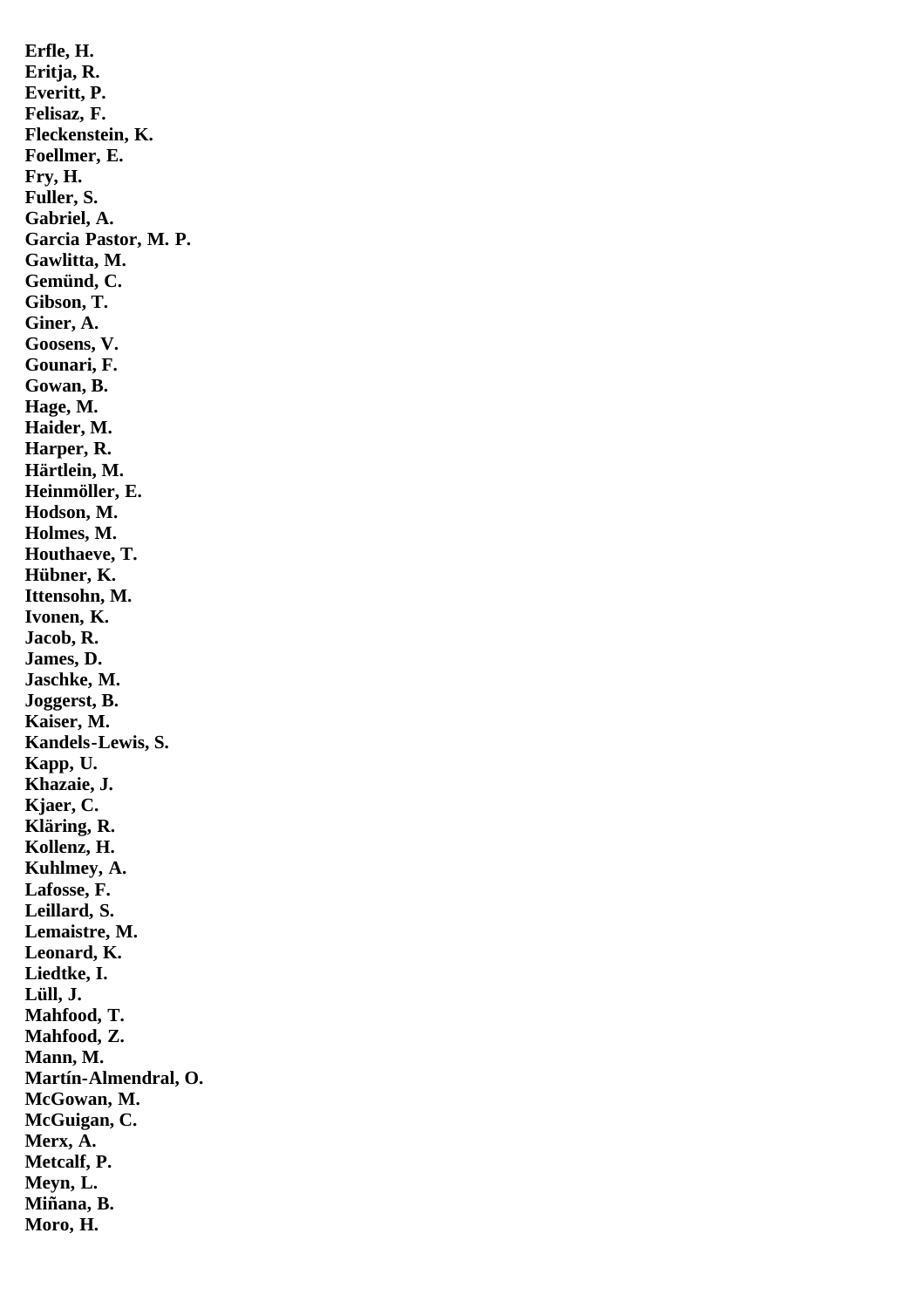**Mortensen, P. Moulton, S. Mullaney, C. Nilges, M. Nurmi, S. Oestreicher, G. Öffner, W. Panayi, D. Parton, R. Pastore, A. Petfalski, E. Pognant, D. Polycarpou-Schwarz, M. Postma, J. Price, S. Radeck, E. Rasmussen, B. Reckmann, I. Reid, A. Renkwitz, V. Richards, P. Riedinger, A. Riedinger, P. Ritter, G. Rodriguez-Tomé, P. Ryder, U. Saffrich, R. Salmon, N. Sawyer, A. Schaar, H. Schechinger, E. Schläger, B. Schmitt, H. Schnorr, M. Scholten, H. Schwager, C. Sedita, J. Seethaler, P. Simon, A. Sonntag-Buck, V. Sossick, A. Spiegel, M. Stark, A. Stegmüller, A. Sterk, P. Stettner, C. Stösser, G. Sulayici, A. Tekotte, H. Teo, H. Thomas, D. Thomas, S. Toldo, L. Tucker, P. van der Zandt, H. Vincentelli, R. Vintersten, K.**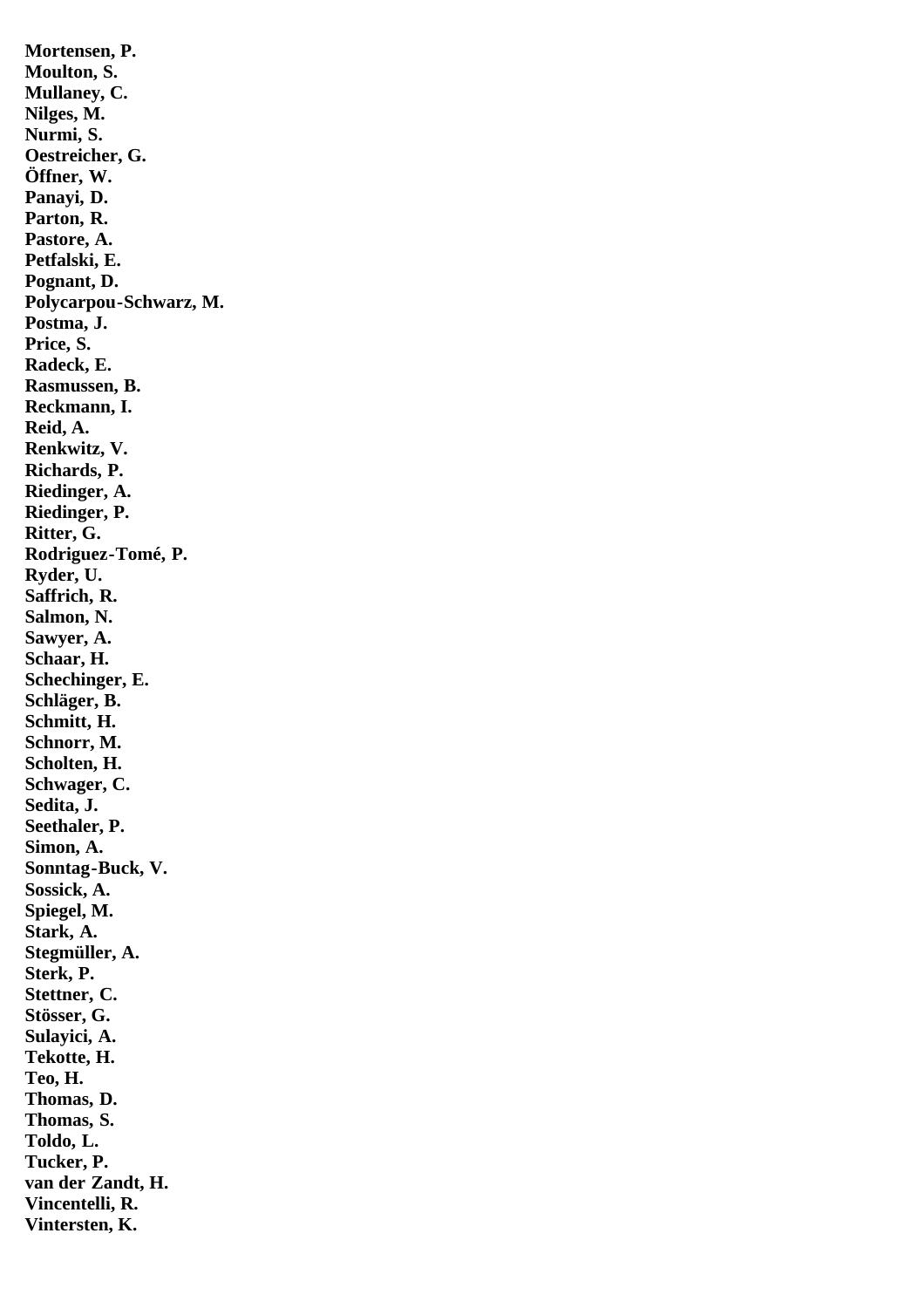**Virta, H. Vogt, G. Voie, A.-M. Walter, A. Warne, A. Warne, K. Way, M. Weingand, M. Werner, H. Wernz, O. Wierenga, R. Wilhelm, H. Wilkinson, C. Winkler, S. Wittmann, H. Zimmer, A. Zimmermann, J.**

**Considering the EMBL's letter of 15 April 1997 informing the Registrar of the Tribunal that the Laboratory would not be commenting on the applications;**

**Considering Articles II, paragraph 5, and VII of the Statute of the Tribunal;**

**Having examined the written submissions and decided not to order hearings, which none of the parties has applied for;**

**Considering that the facts of the case and the pleadings may be summed up as follows:**

**A. What are known as the Coordinated Organizations\* have their own system of adjusting staff pay. Since 1 January 1982 the Laboratory has been taking that system as the standard of reference for adjusting the pay of its own staff. So says Staff Regulation R 4 1.01:**

**(\*) They include the North Atlantic Treaty Organization (NATO), the Organization for Economic Cooperation and Development (OECD), the Council of Europe, the European Space Agency (ESA), the Western European Union (WEU) and the European Centre for Medium-Range Weather Forecasts (ECMWF).**

**"When reviewing remuneration, the Council [of the Laboratory] shall use as a guide the relevant decisions of the Coordinated Organizations in accordance with the decision taken by Council as laid down in Annex R.A.1."**

**The Coordinated Organizations have a Coordinating Committee on Remuneration. In 1992 the Committee recommended in its 14th report making adjustments in pay for staff in grades A.2 to A.7 for the period from 1 July 1991 to 30 June 1992. Those grades match 9 to 14 at the Laboratory. To compensate for a change in the operative date from 1 July to 1 January each year the Coordinated Organizations decided, on a recommendation made by the Committee in its 22nd report, to make an interim adjustment to pay for all grades in the period from 1 July to 31 December 1992. On another recommendation in the Committee's 31st report they made a second such interim adjustment for the period from 1 January to 30 June 1993.**

**At its 20th Session (9 and 10 December 1993) the Council of EMBL took the view that it need not follow the Coordinated Organizations' decisions. It approved only as from 1 January 1994 the adjustment for the period from 1 July to 31 December 1992 and not to apply at all the one for the period from 1 July 1991 to 30 June 1992. At its 21st Session (17 February 1994) the Council also refused the adjustment for the period from 1 January to 30 June 1993. The Director-General informed the staff of those decisions by circular in April 1994.**

**The Coordinating Committee recommended in its 40th report a new adjustment for the period from 1 July to 31 December 1993 and in its 45th another for the period from 1 January to 31 December 1994. On 28 June 1995 the Council of the Laboratory passed a resolution rejecting the recommendations in the 40th report and adopting those in the 45th as from 1 July 1995. In July 1995 the Director-General and the**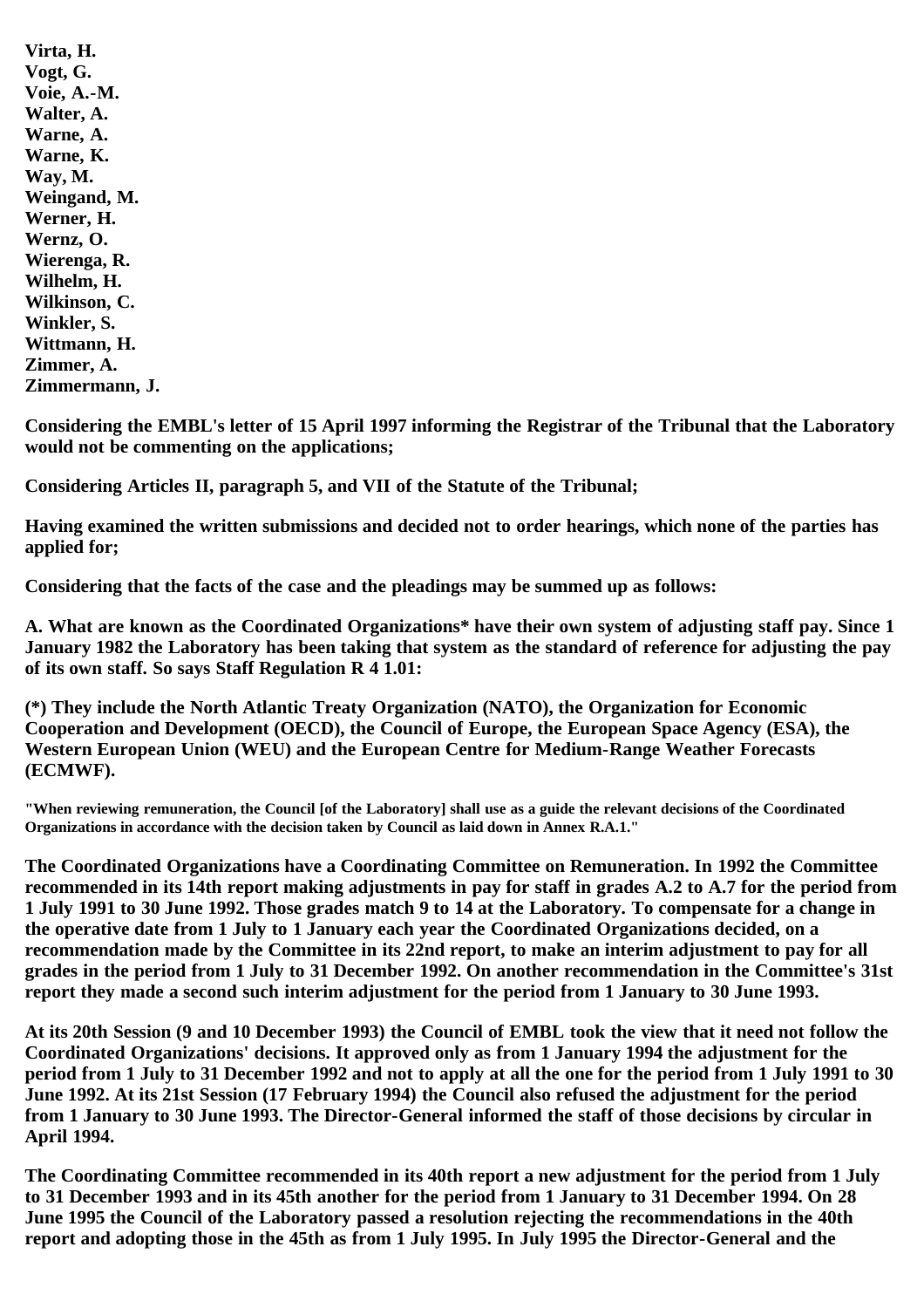**Administrative Director so informed the staff, explaining that the Laboratory had to safeguard both their jobs and its own finances.**

**On 26 May 1995 the chairman of the Staff Association had put to the Director-General identical claims to salary adjustment from the complainants and a dozen others. They wanted payment of "the full amount of salary" as from 1 July 1992, in line with the scales approved by the Coordinated Organizations. They also claimed interest thereon. They appended a text setting out proposals by the Staff Association for compromise. In a memorandum of 30 May 1995 to the chairman of the Association the Director-General said that he could not answer the claims because the whole matter was in the hands of a "working group" of the Council, and it was the Council that had sole authority to set pay. On 31 May the Association put to the working group proposals that were in much the same terms as the compromise offered to the Director-General on the 26th.**

**By a memorandum of 7 July 1995 the Director-General notified the Council's decisions of 28 June to the claimants through the chairman of the Association.**

**On 26 July the chairman forwarded to the Director-General internal appeals dated 19 July from the complainants and five others together with a "statement of support" signed by another 169 staff. The appeals were against the Director-General's memorandum of 7 July. By letters of 11 September 1995 the Director-General rejected them as time-barred. He declared them devoid of merit besides, on the grounds that the Council was not bound to follow the Coordinating Committee's recommendations. And he waived the need for referral to the Joint Advisory Appeals Board so that the claimants might come straight to the Tribunal. His letters are the decisions now under challenge.**

**B. The complainants deny that their appeals were time-barred. Contrary to what the Director-General says in his letters of 11 September 1995, the EMBL Staff Regulations and Rules set no time limit for claims to retroactive payment, and Regulation R 6 1.04, which sets a thirty-day time limit for appeals, draws no distinction between various sorts of decision and does not apply anyway to a retroactive one. Moreover, "successive decisions not to adjust staff pay are by nature repetitive" and so may not be ruled out of time.**

**The complainants have two pleas on the merits. The first is that the Laboratory broke Regulation R 4 1.01. That provision reflects the EMBL's decision of 9 December 1981 to stop following the system of pay at the European Organization for Nuclear Research (CERN) and to take the Coordinated Organizations' system instead. In their submission that decision binds the EMBL. The Laboratory was therefore in breach of** *patere legem***: it decided to stop taking over fully the adjustments approved by the Coordinated Organizations, but it did not amend R 4 1.01. Citing Judgment 1419 (***in re* **Meylan and others), which is about the adjustment of pay at the European Southern Observatory (ESO), the complainants contend that R 4 1.01 does not leave it to the Council's discretion whether or not to follow the system the Laboratory has chosen. That would make the whole exercise meaningless and deprive staff of "the certainty, predictability and objectivity that are the mainstays of any system of pay".**

**Their second plea is breach of the rule against retroactivity. The Council's decision of 28 June 1995 not to apply fully as from 1 July 1992 the adjustments due for prior periods amounts to retroactive change in the policy it adopted in 1981.**

**They ask the Tribunal to quash the Director-General's decisions of 11 September 1995 and to order the EMBL to pay them as from 1 July 1992 the difference between the pay set by the Coordinated Organizations and their actual earnings, plus interest at the rate of 10 per cent a year. They also seek costs.**

**C. In its reply the Laboratory submits that the objections to the Council's decisions prior to the one of 28 June 1995 are irreceivable in that they were not raised in any internal appeal lodged within the thirty-day time limit set in R 6 1.04. The pleas against the decision of 28 June are also irreceivable because they rest on the alleged unlawfulness of earlier decisions. The case law does say that if an organisation is in recurrent breach of an obligation every breach gives rise to a new cause of action. But that is so only if the staff member did not know of his rights. The staff did in this case since the Director-General told them of the Council's decisions after July 1992, which were an obvious departure from the Coordinating Committee's recommendations. Having failed to challenge those decisions, the staff tacitly accepted them and, by the principles of good faith and estoppel, may not now seek retroactive change in pay, which would "disrupt"**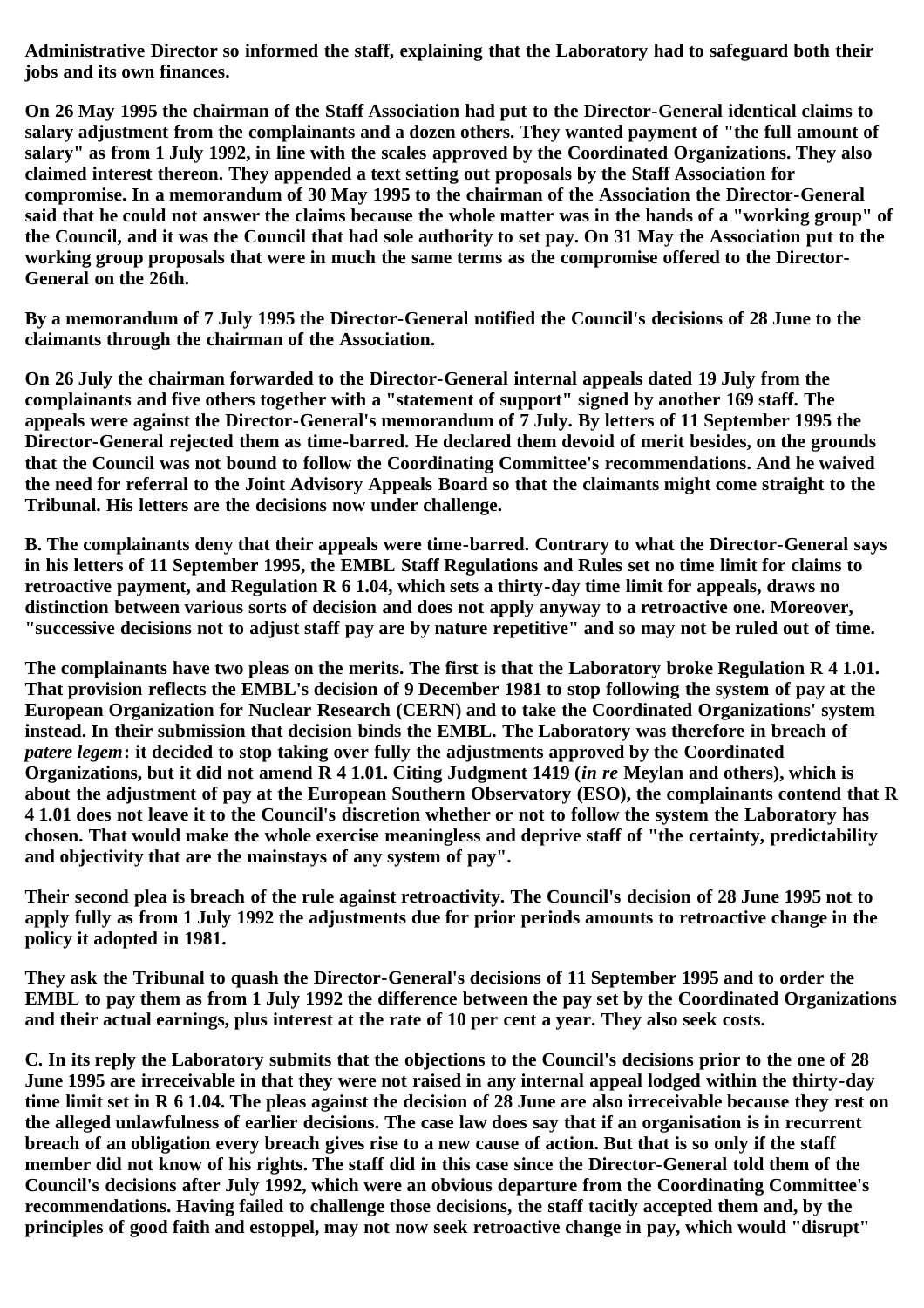**the organisation's finances.**

**Secondly, the Laboratory denies breach of the Staff Regulations and Rules. Though they, and the Council's decision of 9 December 1981, are binding unless amended, they lay down no obligation to follow the Coordinated Organizations. That decision said in paragraph 4: "The application of any rate of adjustment from the Coordinated System to the system of EMBL shall be subject to the approval of Council". And R 4 1.01 uses the words "shall use as a guide". All that goes to show that the Council has discretion in the matter and that the purpose is to keep the system "flexible". The Council's only duty is to consider the Coordinating Committee's recommendations, and it did so, but it was still free to apply other criteria in reaching its decision.**

**Judgment 1419 is immaterial: the Laboratory's rules differ from the ESO's. Only so as to prevent arbitrary decision-making will an international administrative tribunal interfere in the exercise of a governing body's discretion to set pay.**

**D. In their rejoinders the complainants plead first that what they are seeking is not "pay increases" that would lay a heavy burden on the Laboratory's budget but "adjustments" to offset inflation. They deny tacit acquiescence by the staff in the failure to adjust pay: the Council's decisions after 1992 simply put the matter off and were not an express and final refusal to adjust. Not being one of the Coordinated Organizations, the EMBL did not need to import their system of adjustment into its own rules. But once it did it was bound to follow suit. It is wrong - say the complainants - to make flexibility prevail in law since it offends against the requirement of certainty.**

**From 1981 to 1992 the custom was to follow the Coordinating Committee's recommendations, and, according to the case law, the custom is now binding.**

**E. In its surrejoinder the Laboratory maintains that the Council's decisions from 1992 until 1995 were final and explicitly notified to staff in pay slips and circulars. According to precedent "de facto alignment" is not enough to make a practice binding. Nor in this case was the practice followed from any sense of legal obligation. Flexibility is not, of course, the same thing as arbitrariness, and the adjustment and the increase of pay are hard to distinguish.**

## **CONSIDERATIONS**

**1. The complainants, who are staff of the European Molecular Biology Laboratory (EMBL), have claimed adjustments to pay as from 1 July 1992. They are challenging decisions of 11 September 1995 by the Director-General upholding the refusal of their claims. They are relying on a decision of 9 December 1981 by the Council of the Laboratory and on Article R 4 1.01 of the Staff Regulations. They submit that as to staff pay the Laboratory has been departing farther and farther from the standards followed by what are known as the Coordinated Organizations and must now align their pay therewith as from 1 July 1992.**

**2. First comes the Laboratory's plea that their claims are irreceivable on the grounds that they may not seek any retroactive adjustment. Its argument runs as follows. By a decision of 28 June 1995 the Council set their pay as from 1 July 1995; the Director-General so informed them by a memorandum of 7 July; they appealed; and the purport of the challenged decisions of 11 September was to reject their appeals. It submits that since the Council had already ignored the rules of the Coordinated Organizations "the Council's final decision of 28 June 1995 is not challengeable on the grounds of failure to follow the Coordinated Organizations' adjustment of pay in 1995". The complainants retort that for want of any rule setting a time limit for challenge to pay they may claim the review of it as from 1 July 1992.**

**3. In line with Judgment 1329 (***in re* **Ball and Borghini) of 31 January 1994 and other precedents the Laboratory's plea must in part succeed. What the complainants asked of the Director-General and are now claiming from the Tribunal is review of their pay since 1 July 1992 on the grounds that the Council had unlawfully stayed the application of adjustments approved by the Coordinated Organizations. As was said in Judgment 1329, allowing such a plea would mean that "in a matter as delicate as setting and adjusting staff pay appeal would lie** *sine die* **against past decisions". The decisions taken by the Laboratory each year on pay fully supersede earlier ones. In entertaining challenges to individual decisions on the complainants' pay - - the only ones they may challenge -- the Tribunal will look at the latest decision of the Council's on pay**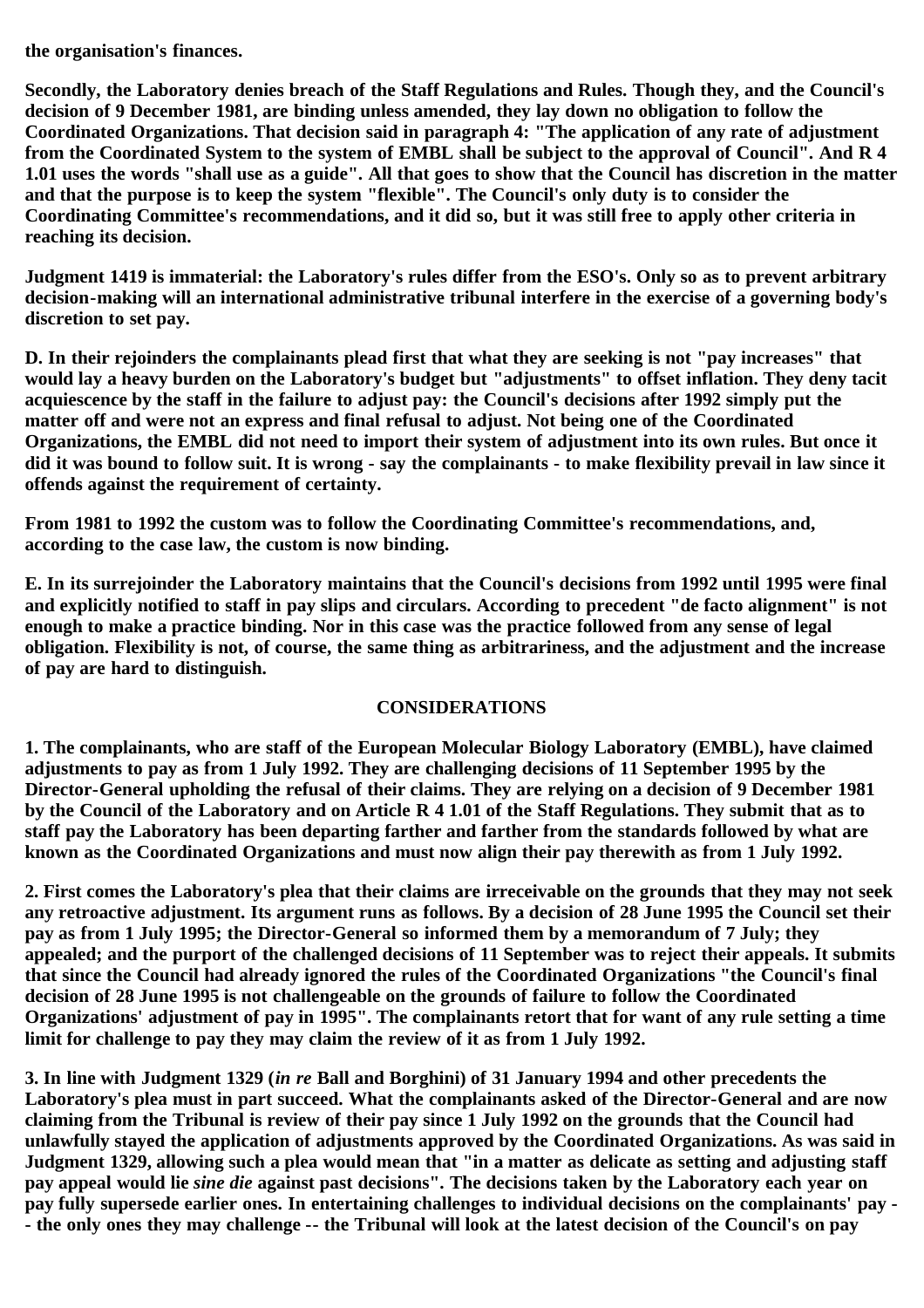**scales. In this instance the latest such decision is the one of 28 June 1995. The last adjustment approved by the Council -- a rise of 1.6 per cent in pay as from 1 January 1994 -- dated back to its session of December 1993, and the Council had proved unable to take any further decision on pay for 1995. So the only decisions that the complainants may challenge are those taken on 7 July 1995 and upheld on 11 September 1995 insofar as they refused alignment of pay for 1995 in keeping with the principles they rely on. They may not challenge their pay slips since 1 July 1992 on the grounds of the unlawfulness of earlier decisions by the Council.**

**4. On the merits they charge the Laboratory with breach of the rule against retroactivity and of Article R 4 1.01 of the Staff Regulations. As to the rule against retroactivity their plea fails. As has been said, the Laboratory was not required in 1995 to go back on decisions taken in earlier years on pay. Indeed the rule barred review of individual decisions that were by then beyond challenge.**

**5. But the argument about breach of the rules on the adjustment of pay is much more telling. R 4 1.01 says:**

**"When reviewing remuneration, the Council shall use as a guide the relevant decisions of the Coordinated Organizations in accordance with the decision taken by Council as laid down in Annex R.A.1."**

**According to the Council's decision of 9 December 1981, which was still in force at the material time:**

**"1. ... for the periodic reviews of the basic salaries of EMBL the procedure of adjustment of the System of Remuneration of the Coordinated Organizations shall be applied as laid down hereinafter;**

**2. ... any rate of adjustment applied to the basic salaries in the system of remuneration of the Coordinated Organizations for staff posted in France and in the Federal Republic of Germany with effect from 1 July 1981 or later shall be applied with effect from 1 January 1982 to the basic salary scales of EMBL in force on that date ...**

**4. The application of any rate of adjustment from the Coordinated System to the system of EMBL shall be subject to the approval of Council."**

**6. There is a relevant precedent in Judgment 1419 (***in re* **Meylan and others) of 1 February 1995. Like the defendant in that case, the European Southern Observatory, the Laboratory has imported safeguards for its staff into its own rules. True, R 4 1.01 does not commit it to granting them all the adjustments that apply to the staff of the Coordinated Organizations. Yet the provision does not leave it quite free to apply only in part, let alone to cast aside altogether, the decisions of those organisations. Whatever it does it has a duty to state proper reasons for any departure from those decisions. Of course it may switch to another system or standard of reference and indeed, as is clear from the pleadings, it did so on 4 July 1996. But as long as the Council's decision of 9 December 1981 and the system it endorsed hold good, and even though the standard of reference has in practice been overlooked more than once, the staff are entitled to the safeguards that R 4 1.01 bestows: objective arbitrament and sure figures. Further comment on such issues appears in Judgments 1265 (***in re* **Berlioz and others) of 14 July 1993 and 1419.**

**7. Adjustments to pay in the Coordinated Organizations were supposed to serve "as a guide". Yet the Tribunal is satisfied on the evidence, especially the records of debate in the Finance Committee and the Council's deliberations, that the Laboratory often let budget policy prevail. However understandable that may be, such policy must not supplant the rule of law. The last adjustment -- the one approved in 1993 as from 1 January 1994 -- fell far short of those put into effect in the Coordinated Organizations. Likewise, the decision that, after much shilly-shally, the Council adopted on 28 June 1995 for that year and that the complainants are objecting to, gave staff in Germany an increase in pay of only 0.3 per cent and staff in France and the United Kingdom none at all. Though the preamble to the decision cites the Coordinating Committee's recommendations in its 40th and 45th reports, the reference is a mere formality and EMBL refused the increases recommended in the 40th.**

**8. R 4 1.01 does vest discretion in the Council to approve adjustments adopted by the Coordinated Organizations. But here the Council paid only perfunctory heed to those adjustments. In sum it did not treat them as a "guide" at all. So the Laboratory broke the rule it had itself undertaken on 9 December 1981 to abide by. The impugned decisions must be set aside insofar as they ignored the decisions of the Coordinated Organizations in setting pay for EMBL staff in 1995.**

**9. The Tribunal may not itself set the complainants' pay: it must respect the Council's discretion as to just**